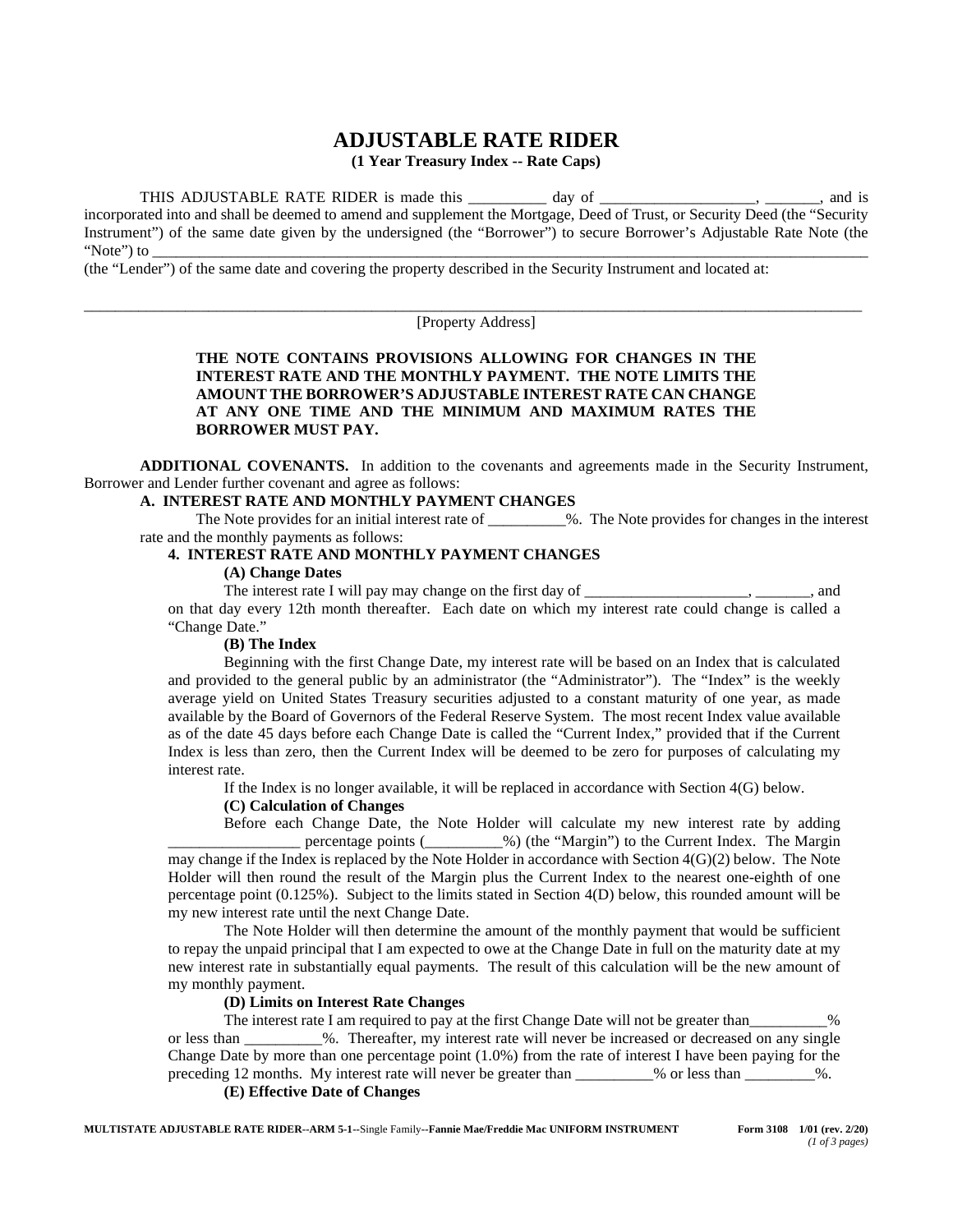My new interest rate will become effective on each Change Date. I will pay the amount of my new monthly payment beginning on the first monthly payment date after the Change Date until the amount of my monthly payment changes again.

#### **(F) Notice of Changes**

The Note Holder will deliver or mail to me a notice of any changes in my interest rate and the amount of my monthly payment before the effective date of any change. The notice will include information required by law to be given to me and also the title and telephone number of a person who will answer any question I may have regarding the notice.

#### **(G) Replacement Index and Replacement Margin**

The Index is deemed to be no longer available and will be replaced if any of the following events (each, a "Replacement Event") occur: (i) the Administrator has permanently or indefinitely stopped providing the Index to the general public; or (ii) the Administrator or its regulator issues an official public statement that the Index is no longer reliable or representative.

If a Replacement Event occurs, the Note Holder will select a new index (the "Replacement Index") and may also select a new margin (the "Replacement Margin"), as follows:

(1) If a replacement index has been selected or recommended for use in consumer products, including residential adjustable-rate mortgages, by the Board of Governors of the Federal Reserve System, the Federal Reserve Bank of New York, or a committee endorsed or convened by the Board of Governors of the Federal Reserve System or the Federal Reserve Bank of New York at the time of a Replacement Event, the Note Holder will select that index as the Replacement Index.

(2) If a replacement index has not been selected or recommended for use in consumer products under Section (G)(1) at the time of a Replacement Event, the Note Holder will make a reasonable, good faith effort to select a Replacement Index and a Replacement Margin that, when added together, the Note Holder reasonably expects will minimize any change in the cost of the loan, taking into account the historical performance of the Index and the Replacement Index.

The Replacement Index and Replacement Margin, if any, will be operative immediately upon a Replacement Event and will be used to determine my interest rate and monthly payments on Change Dates that are more than 45 days after a Replacement Event. The Index and Margin could be replaced more than once during the term of my Note, but only if another Replacement Event occurs. After a Replacement Event, all references to the "Index" and "Margin" will be deemed to be references to the "Replacement Index" and "Replacement Margin."

The Note Holder will also give me notice of my Replacement Index and Replacement Margin, if any, and such other information required by applicable law and regulation.

## **B. TRANSFER OF THE PROPERTY OR A BENEFICIAL INTEREST IN BORROWER**

Section 18 of the Security Instrument is amended to read as follows:

**Transfer of the Property or a Beneficial Interest in Borrower.** As used in this Section 18, "Interest in the Property" means any legal or beneficial interest in the Property, including, but not limited to, those beneficial interests transferred in a bond for deed, contract for deed, installment sales contract or escrow agreement, the intent of which is the transfer of title by Borrower at a future date to a purchaser.

If all or any part of the Property or any Interest in the Property is sold or transferred (or if Borrower is not a natural person and a beneficial interest in Borrower is sold or transferred) without Lender's prior written consent, Lender may require immediate payment in full of all sums secured by this Security Instrument. However, this option shall not be exercised by Lender if such exercise is prohibited by Applicable Law. Lender also shall not exercise this option if: (a) Borrower causes to be submitted to Lender information required by Lender to evaluate the intended transferee as if a new loan were being made to the transferee; and (b) Lender reasonably determines that Lender's security will not be impaired by the loan assumption and that the risk of a breach of any covenant or agreement in this Security Instrument is acceptable to Lender.

To the extent permitted by Applicable Law, Lender may charge a reasonable fee as a condition to Lender's consent to the loan assumption. Lender may also require the transferee to sign an assumption agreement that is acceptable to Lender and that obligates the transferee to keep all the promises and agreements made in the Note and in this Security Instrument. Borrower will continue to be obligated under the Note and this Security Instrument unless Lender releases Borrower in writing.

If Lender exercises the option to require immediate payment in full, Lender shall give Borrower notice